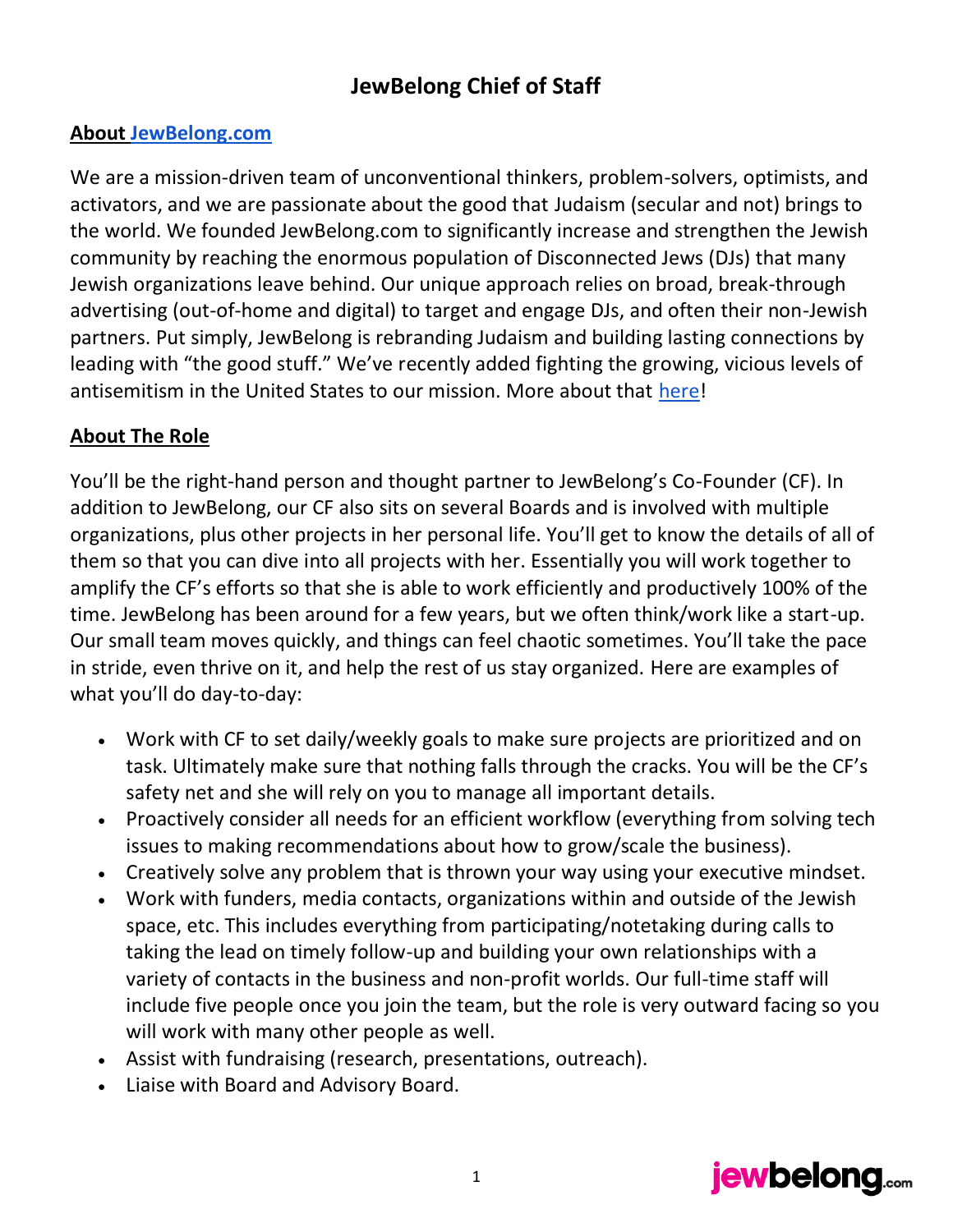- Lead special projects.
- Preview calendar for meetings and calls. Provide insights ahead of time including info on key participants, subject matter, etc.
- Prioritize multiple tasks, work effectively and calmly under deadlines, make recommendations, and take direction, maybe all at once.
- Manage/coordinate with the Executive Assistant and Creative Director. Assist them with prioritizing, organization, etc.

# **About You**

- Mission-driven: You are someone who believes in the JewBelong mission. We are passionate about our work and to succeed, you will be too.
- Creative thinker: You thrive in situations where you need to problem-solve and think creatively. When issues arise, you'll be prepared to recommend solutions rather than look to the CF for answers. In fact, we'll often be looking to you when challenges arise.
- A learner and a teacher: We'll teach you everything we know if you're game. We also want to learn from you, especially when it comes to technology, social media, etc.
- Attention. To. Detail. You get that the devil is in the details and you're proactive about making sure that every I is always dotted.
- Curious and questioning: We are in a constant state of improving and optimizing. You will be asked to proactively question our status quo and push for improvements in our processes, work product, etc.
- All your communication, whether verbal or written, is a reflection of the CF. You must be an exceptional writer and a stickler for proofreading. This means correct grammar, punctuation, and clear, logical writing 100% of the time. Excellent phone presence and willingness to speak with any number of JewBelong contacts, from potential funders to press.
- Technical fluency: Interest in the latest technical advances is VERY important. This will help you do your job as efficiently as possible and help keep us on top of our technological games as well. The more you can outsource to the latest app the better! Affinity for all technology, understanding of cloud-based systems, latest apps, security, and overall knowing how to make technology easier for us.
- Not afraid to surface/discuss difficult issues or challenges.
- Expert Project Manager: You'll often track/traffic multiple projects at once. In some cases, you'll have a tactical role, and sometimes you'll be responsible for strategic decisions. In other words, you're someone that can see the forest *and* the trees.
- Confidentiality, discretion, and trust are extremely important and are crucial to success.